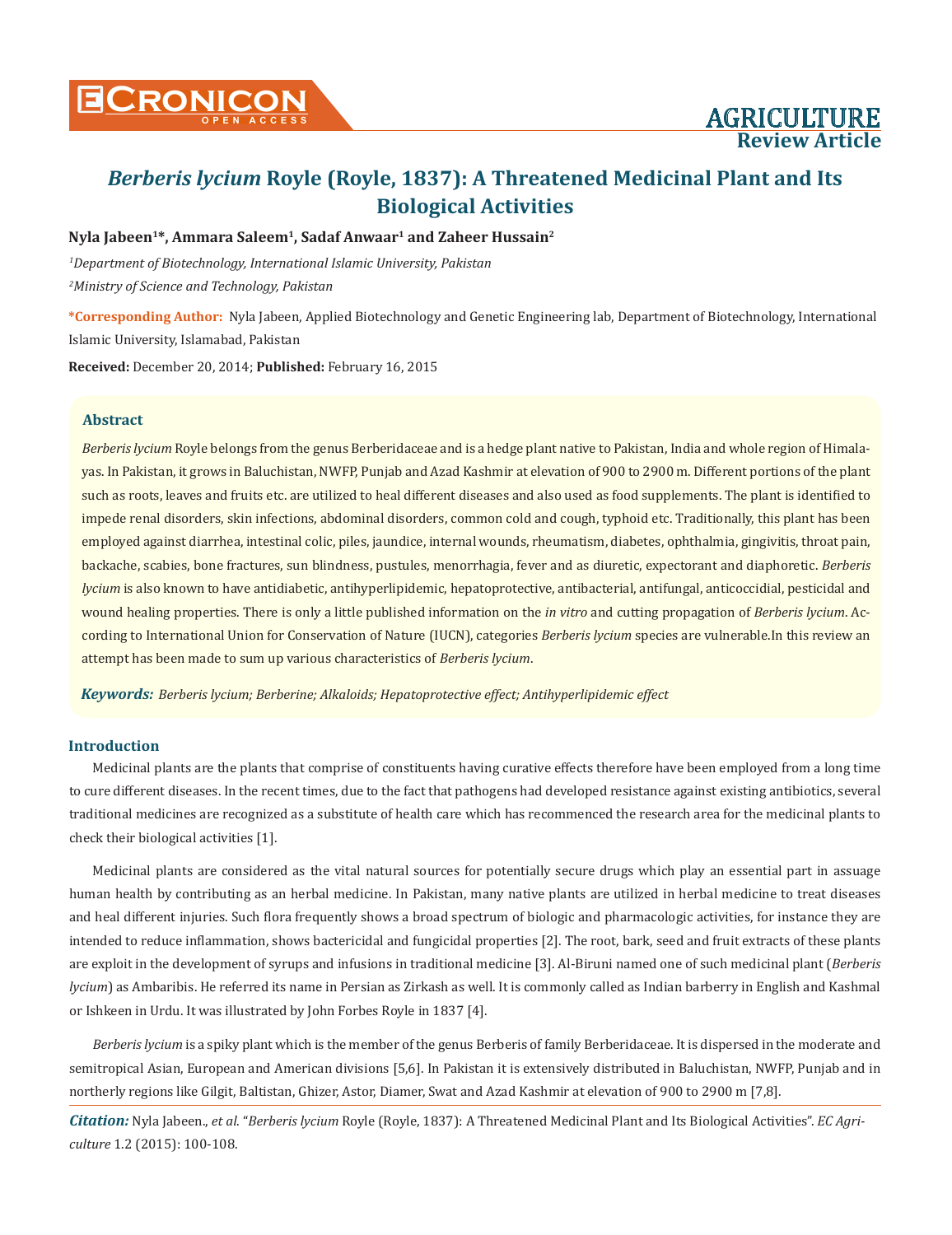Medicinal plants are the essential source of medical and a lot of other pharmaceutical products. The conventionally used breeding techniques are the major means of multiplication which acquires a large period for development caused due to the small rate of fruit set or deprived germination and occasionally clonal homogeny is not sustained by seeds as well. In the recent time, because of the increase in the demand for the naturally occurring drugs, the plants are being overutilization, menacing the endurance of numerous rate species. Furthermore, numerous medicinal plant species are vanishing at a disquieting rate because of the quick rural and urban growth, unrestrained disforestation, and unsystematic assemblage of the plants. Modern biotechnological techniques of culturing plant cells and tissues are supposed to supply novel ways for preserving and quickly proliferating important, exceptional, and endangered medicinal plant species [9]. According to International Union for Conservation of Nature (IUCN), categories *Berberis lycium* species are vulnerable [10,11]. Hamayun *et al*., also stated it as one of the endangered medicinal plant species in Pakistan [12]. Therefore a quick clonal proliferation method for *Berberis lycium* a threatened therapeutic shrub is needed. *In-vitro* multiplication of *Berberis lycium* was reported with different concentrations of growth hormones utilizing cotyledonary node explants obtained from germinated seeds. Regenerated plantlets were formed and successfully shifted to the field after 12 weeks [13].

*Berberis lycium* is a vertical flowering bush plant that increases to a length of 3-4 meters, having a solid timber stem and is enclosed in a slight fragile bark. The plant has androgynous (containing both sex organs) flowers which are self pollinated but pollination occurs via insects too [5,6] (Jafri, n.d.; Irshad *et al*., 2013). The branches of *Berberis lycium* are light white to grayish and have thorns alternatively fixed on them. Leaves of the plant have vibrant color [14]. The plant blooms from May to June. The flowers have a cupped shape which are arranged in racemes and are mostly pale yellow in color, and are larger than the leaves [15]. The fruit of this plant are the berries which are oval in shape having bright red or purplish color on ripening. In average the fruit of the plant is 7 mm in length, 4 mm in width and have weight of 227 mg. Its pulp or juice is plum purplish in color and contains approximately 2-5 seeds. Root is stiff, branched and 3-8cm in width while its timber is leveled and intense yellow in color. Root bark could be approximately 3mm solid, from the outside fractured and inside smooth [14].

*Berberis lycium* is extensively utilized for medical purposes. A general method is to boil small parts of its root and bark in water which is then drained and boiled further until it forms a partially firm accumulate, known as "Rasaut". The root extract is applied for curing UTI, swelling of spleen, stomach and intestinal ulcer and liver diseases. The extract is also used for the external application of the eyelids in acute conjunctivitis, in combination with butter and alum [4]. The local population utilizes the powdered form of dried root bark after combining with dissolved animal fat for bone fractures as a bandage. In Asian countries, for the treatment of renal disorders the fruit of the plant is utilized and for gum and tooth diseases the fruit juice is employed. For typhoid and common cold, fruit extract is used [16]. Shoots of the plant are employed for the belly ache, jaundice and loose bowels [4]. The bark of the plant has wound healing activity [17]. The leaves of the plant are used as an alternative to the tea. The local population utilizes the entire plant for curing bulging and stinging eyes, fractured bones, internal wounds, ulcer, jaundice and rheumatism [18].

Numerous biologically significant isolated compounds are berberine, palmatine, berbamine, aromoline, oxyacanithine, umbellatine, ß-sitosterole, punjabine, balochistanamine, oxyberberine, berberine chloroform and palmatine chloroform (some of them are shown in Figure 1). The major biological activities are characterized to its most important element, berberine which is an alkaloid [4].

Berberine has a wide spectrum of pharmacological and biological properties which includes anti-inflammatory, antimicrobial properties and antidiabetic properties. Furthermore, *Berberis lycium* had shown antidepressant effects in a variety of behavioral animal models [19]. Leng *et al*., (2004) have illustrated the effect of berberine to lower glucose levels, and quite a lot of works have been carried out concerning about its function in the cure of diabetes mellitus, but it is still not clear that how the mechanism is triggered [20].

Berberine is also useful against amoebiasis, cholera and dysentery [18], alleviates fever and has pain-relieving effects [21], and was also stated to show antiarrhythmic, anti-tumor [22], anti-inflammatory [23], and rheumatic properties [21]. There is a very little

*Citation:* Nyla Jabeen., *et al*. "*Berberis lycium* Royle (Royle, 1837): A Threatened Medicinal Plant and Its Biological Activities". *EC Agriculture* 1.2 (2015): 100-108.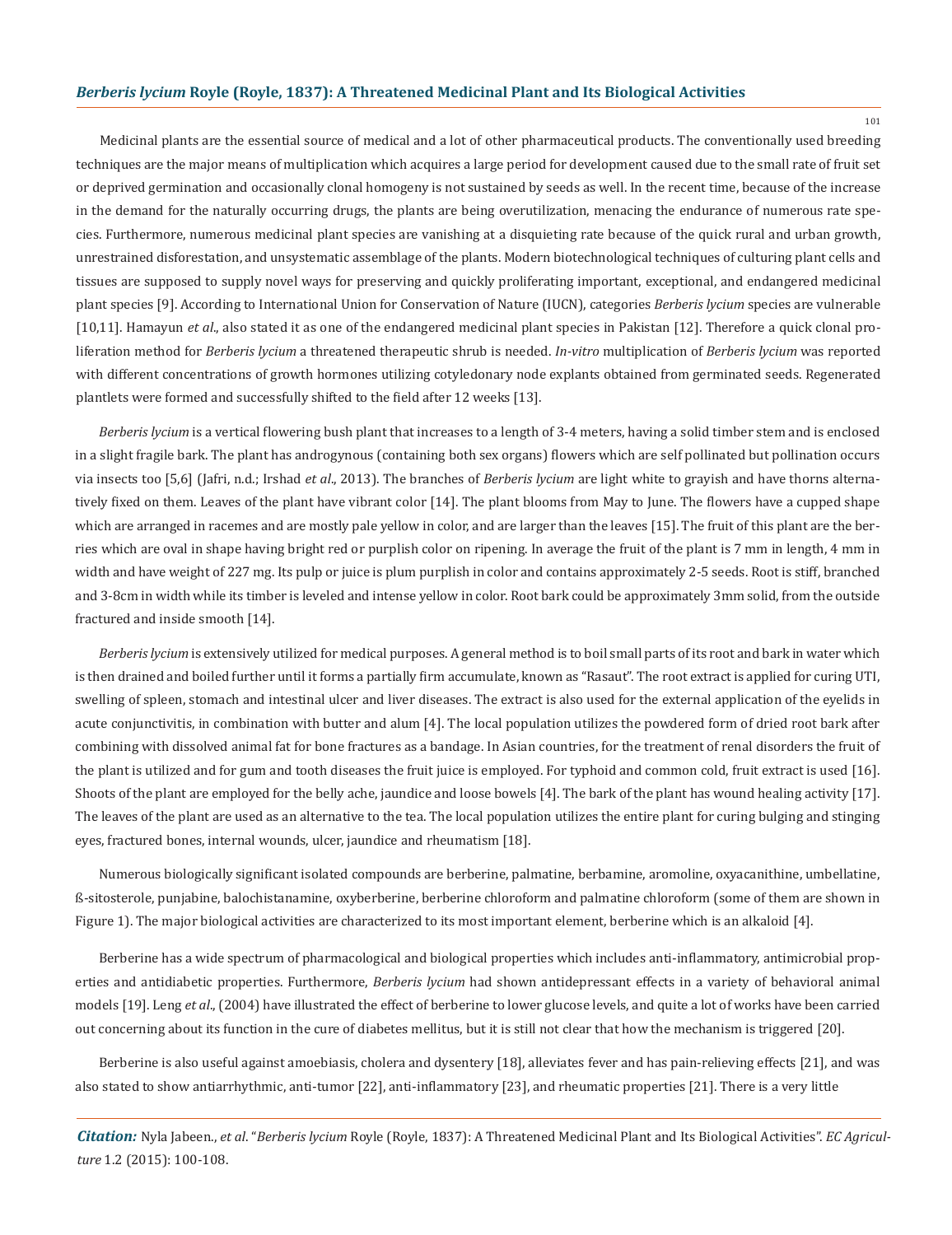knowledge about the cellular and molecular anti-tumorous mechanisms which are activated via berberine or through the extracts of *Berberis* species [18].



*Figure 1: Alkaloids of Berberis lycium.*

## **Biological Activities**

## **Antimicrobial Activity**

Hydro alcoholic (50%) extract of air dried root and stem of *Berberis lycium* were used to find out antibacterial property via microdilution technique. Plant extract showed antibacterial activity against *Micrococcus luteum, Bacillus subtilis, Bacillus cereus, Enterobacter aerogenes, Escherichia coli, Klebsiella pneumonia, Proteus mirabilis, Pseudomonas aeruginosa, Staphylococcus aureus,* 

*Citation:* Nyla Jabeen., *et al*. "*Berberis lycium* Royle (Royle, 1837): A Threatened Medicinal Plant and Its Biological Activities". *EC Agriculture* 1.2 (2015): 100-108.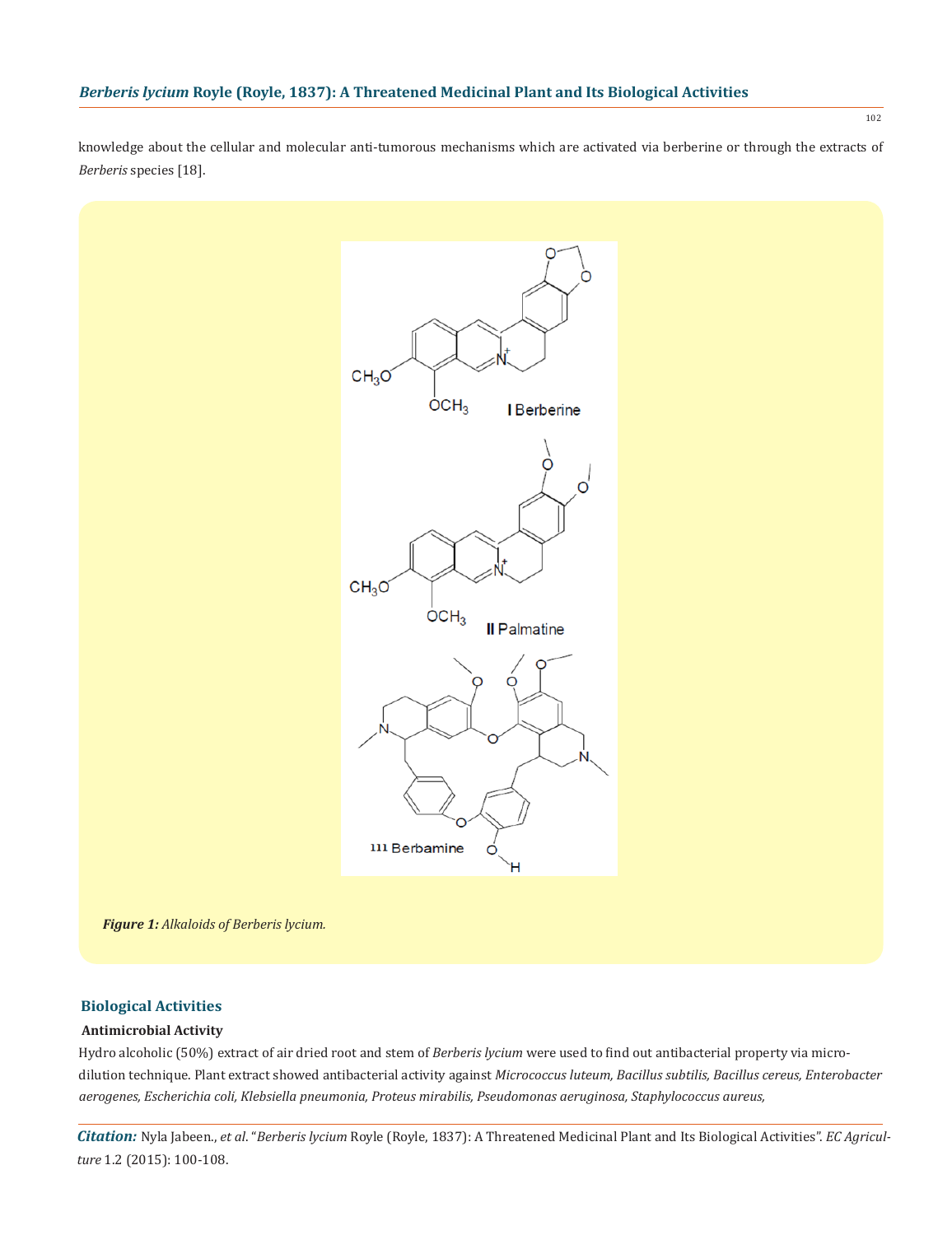and *Streptococcus pneumonia*. Minimum inhibitory concentration (MIC) of root and stem extract against each test organism is shown in Table 1. Root extract also found active against fungal strains of *Aspergillus flavus, Aspergillus terreus* and *Aspergillus spinulosus*. Whereas stem extract inhibited *Aspergillus spinulosus* only, the MIC of root and stem extracts against these fungal strains are shown in Table 2. The main alkaloid berberine might be dependable for antimicrobial activity [24]. The hydro-alcoholic extract demonstrated stronger and broader range against bacterial strains in contrast to fungal strains [25].

| Micro-organisms          | <b>Extracts</b> | <b>MIC</b>      | <b>Extracts</b>     | <b>MIC</b>      |
|--------------------------|-----------------|-----------------|---------------------|-----------------|
| Micrococcus luteum       | Root Extract    | $1.25 \mu g/mL$ | <b>Stem Extract</b> | $0.31 \mu g/mL$ |
| <b>Bacillus</b> subtilis | Root Extract    | $0.62 \mu g/mL$ | <b>Stem Extract</b> | $0.31 \mu g/mL$ |
| Bacillus cereus          | Root Extract    | $2.50 \mu g/mL$ | <b>Stem Extract</b> | $2.50 \mu g/mL$ |
| Enterobactor aerogenus   | Root Extract    | $2.50 \mu g/mL$ | <b>Stem Extract</b> | $1.25 \mu g/mL$ |
| Escherichia coli         | Root Extract    | $0.31 \mu g/mL$ | <b>Stem Extract</b> | $0.62 \mu g/mL$ |
| Klebsiella pneumonia     | Root Extract    | $1.25 \mu g/mL$ | <b>Stem Extract</b> | $0.31 \mu g/mL$ |
| Proteus mirabilis        | Root Extract    | $1.25 \mu g/mL$ | <b>Stem Extract</b> | $0.31 \mu g/mL$ |
| Pseudomonas aeruginosa   | Root Extract    | $0.62 \mu g/mL$ | <b>Stem Extract</b> | $0.31 \mu g/mL$ |
| Staphylococcus aureus    | Root Extract    | $0.62 \mu g/mL$ | <b>Stem Extract</b> | $0.62 \mu g/mL$ |
| Salmonella typhimurium   | Root Extract    | $2.5 \mu g/mL$  | <b>Stem Extract</b> | $0.62 \mu g/mL$ |
| Streptococcus pneumonia  | Root Extract    | $0.62 \mu g/mL$ | <b>Stem Extract</b> | $1.25 \mu g/mL$ |

*Table 1: MIC against bacterial strains.*

| <b>Micro-organisms</b> | <b>Extracts</b>     | <b>MIC</b>      |
|------------------------|---------------------|-----------------|
| Aspergillus terreus    | Root Extract        | $0.31 \mu g/mL$ |
| Aspergillus spinulosus | Root Extract        | $0.62 \mu g/mL$ |
| Aspergillus flavus     | Root Extract        | $1.25 \mu g/mL$ |
| Aspergillus terreus    | <b>Stem Extract</b> | $0.62 \mu g/mL$ |

*Table 2: MIC against fungal strains.*

Different extracts i.e. methanolic, isopropanol, ethanol and aqueous extracts were examined against the mixture of human pathogenic bacteria namely *Pseudomonas sp., Escherichia coli, Streptococci sp*. and *Staphylococcus sp*., the methanolic extract exhibits the highest zone of inhibition then isopropanol extract and ethanol extract while the aqueous extract exhibited the smallest inhibitory zone that are shown in Table 3. In the methanolic extract, the maximum inhibition is possibly characterized based upon the fact that alkaloids are extremely solvable in polar solvents. The methanolic extract was when used alone to analyze the bacterial pathogenic strains, *E. coli*  exhibited greatest zone of inhibition followed by *Pseudomonas* and *Staphylococcus*, shown in Table 4. Though, there was no effect on *Streptococcus* [6]. The highest inhibition levels that occurred in *E. coli* and *Pseudomonas* might be predictable by the fact that the root extract of *Berberis lycium* has a number of components that hinders the protein synthesis mechanism of these bacterial species [26]. Stermitz *et al.*, also reported the inhibitory effect of plant extracts against *Staphylococcus sp* [27].

In the drinking water of broilers *Berberis lycium* was added along with other medicinal plants which exhibited improved immunity response to Newcastle syndrome, contagious bursal disease and contagious bronchitis. A noteworthy reduction in coccidial oocysts was also observed [28].

*Citation:* Nyla Jabeen., *et al*. "*Berberis lycium* Royle (Royle, 1837): A Threatened Medicinal Plant and Its Biological Activities". *EC Agriculture* 1.2 (2015): 100-108.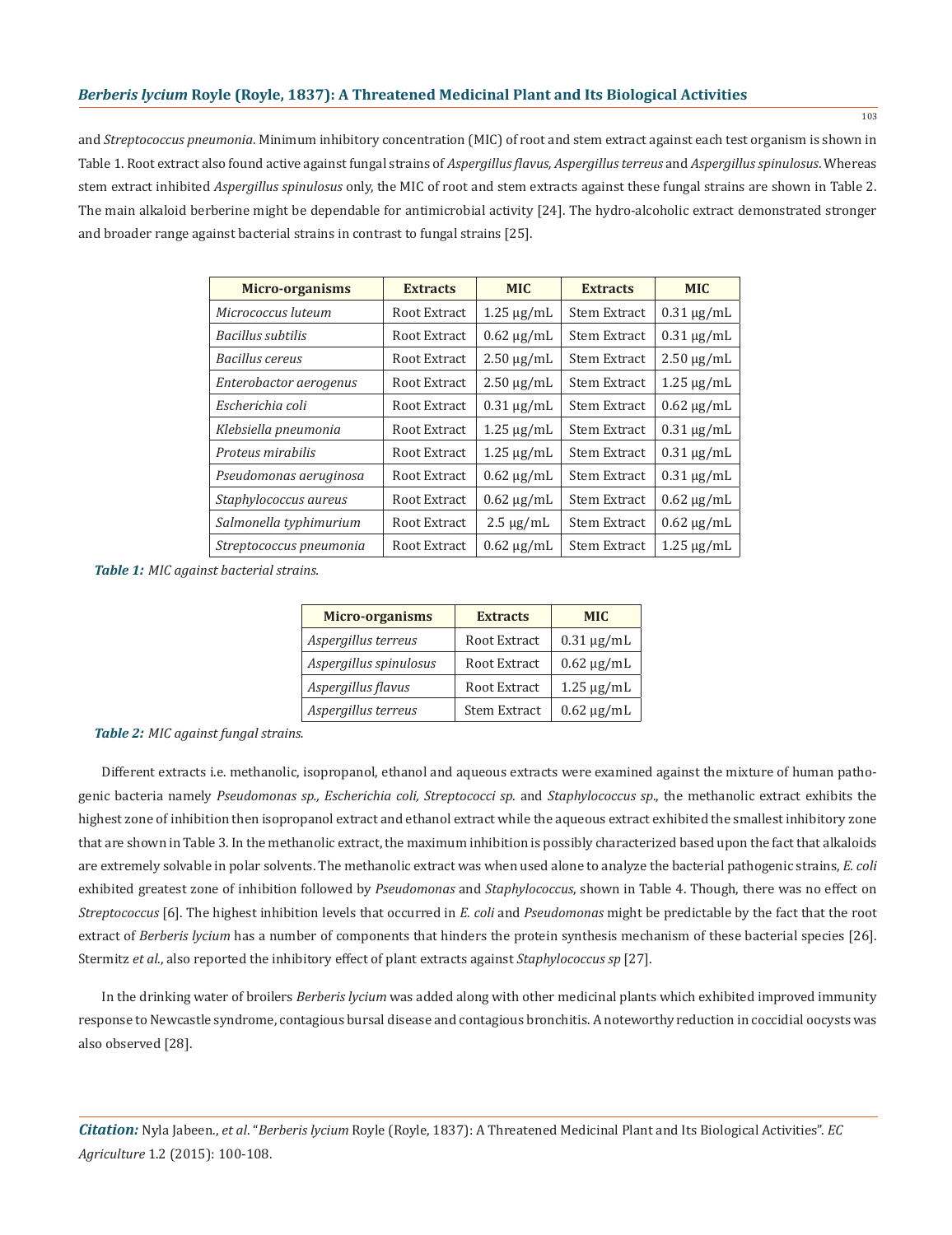| <b>Root Extracts</b> | <b>Zone of Inhibition</b> |
|----------------------|---------------------------|
| Methanol             | $16 \text{ mm}$           |
| Isopropanol          | $13 \text{ mm}$           |
| Ethanol              | $12 \text{ mm}$           |
| Aqueous              | $10 \text{ mm}$           |

*Table 3: Zone of inhibition formed against human pathogenic bacteria (Pseudomonas sp., Escherichia coli, Streptococci sp. and Staphylococcus sp.) using different solvent root extracts of Berberis lycium.*

| <b>Bacteria</b>      | <b>Zone of Inhibition</b> |
|----------------------|---------------------------|
| <i>Streptococcus</i> | None                      |
| Staphylococcus       | 10mm                      |
| Pseudomonas          | 11mm                      |
| E. coli              | 12mm                      |

*Table 4: Zone of inhibition formed against human pathogenic bacterial strains by using 10% methanolic root extract of Berberis lycium.*

The antifungal effect of root, stem and leaf extract of *Berberis lycium* was tested against the fungal pathogen *Sclerotium rolfsii* Sacc. The extracts that were tested in various concentrations decreased the mycelial growth of *S. rolfsii* in contrast to the control. The root extract was more effective as compared to the other extracts. There was maximum production of *Sclerotia* in control while a few *Sclerotia*  was produced in the root, stem and leaf extracts at 20 and 25% extract concentrations [29].

### **Antidiabetic Activity**

*Berberis lycium* shows antidiabetic activity in rabbits therefore aids in the reduction of sugar intensity in the blood. The root bark extract of Effect of *Berberis lycium* was determined in an alloxan induced diabetic rabbits. Simple powder of *Berberis lycium* decreased the blood glucose levels of both diabetic and normal rabbits. Water, methanolic, aqueous methanolic, n-hexane and chloroform extracts of plant were made to screen their antidiabetic activity in alloxanized rabbits. Results showed that amongst the extracts, water extract (500 mg/kg) showed greatest hypoglycemic activity when administered orally, for almost 6 hours. Similar dosage of methanol, aqueous methanol and n-hexane extract decreased glucose intensity in the blood for 4 hours. There was no significant change showed by the chloroform extract [8].

Ethanolic and aqueous extracts of the roots of the plant were administered in normal and alloxanized rats and 20 mg/kg glibenclamide was utilized as a control drug. The 50 and 100 mg/kg dosage quantity decreased the blood glucose level after 3 to 5 hours of administration but there was more prominent effect of the dose used later on. Oral glucose tolerance test showed that the plant extracts decreased serum glucose intensity in a dose-reliant behavior. The observed procedure concerned in hypoglycemia has insulin-like effect, maybe by the peripheral glucose utilization [30].

## **Hepatoprotective Effect**

*Berberis lycium* also comprises antihepatotoxicity effect. *Berberis lycium* was mixed with *Galium aparine* and *Pistacia integerrima*  and was tested in rats that were treated with carbon tetra chloride; the results revealed that the combination of these three medicinal plants encompasses antihepatotoxicity effects. The three medicinal plants used in the present study showed high curative effect as a therapeutic agent relatively than protective agent [31].

To estimate hepatoprotective effect of *Berberis lycium*, crude powder and methanolic extract of plant were used. Paracetamol was given to the rabbits to induce hepatotoxicity. Results showed that plant considerably decreased the elevated levels of serum glutamic oxaloacetic transaminase, serum glutamic pyruvic transaminase and alkaline phosphatase enzymes in hepatotoxic rabbits [32]. In a

*Citation:* Nyla Jabeen., *et al*. "*Berberis lycium* Royle (Royle, 1837): A Threatened Medicinal Plant and Its Biological Activities". *EC Agriculture* 1.2 (2015): 100-108.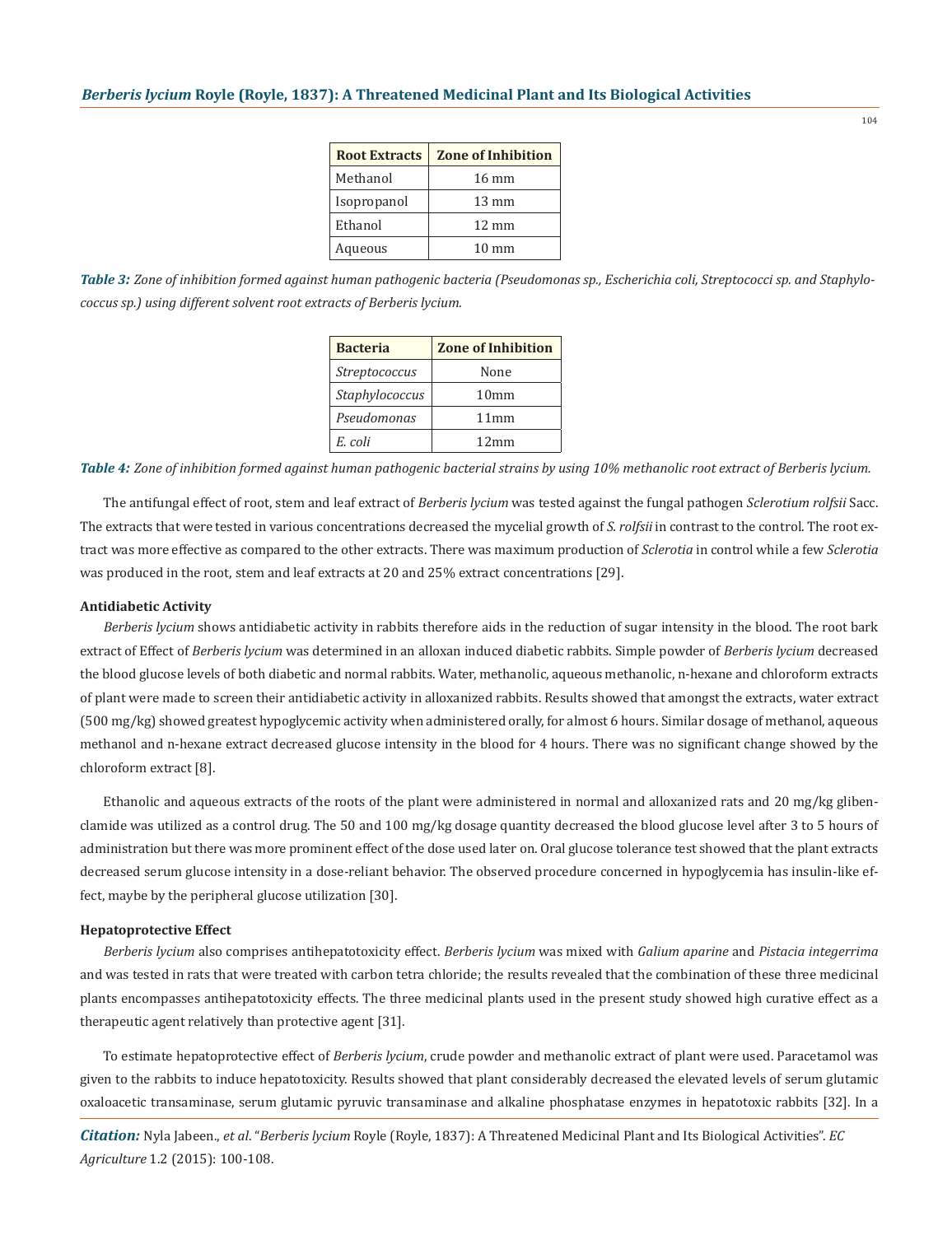further study, six poly herbal formulations comprising Livokin (Herbo-med, Kolkata) and *Berberis lycium* were studied in mice. This formulation showed hepatoprotective effect in paracetamol stimulated hepatotoxic mice [33].

#### **Anti-hyperlipidemic Effect**

In alloxanized rabbits the rough root powder of *Berberis lycium* shows lipid-lowering effect. In alloxan induced diabetic rabbits, hypertriglyceridemia and dyslipidemia have been stated to arise [34]. Anti-hyperlipidemic effect was examined and roots of *Berberis lycium* Royle were collected for this reason. Results showed that oral administration of 250 and 500 mg/kg crude powder showed a major decline in the levels of low density lipids (LDLs), total cholesterol and triglyceride in male albino rabbits, while high density lipids (HDLs) were increased. Also the same doses stabilize the weight of diabetic rabbits. An enhancement in HDL and reduction in LDL levels was found when treated with root of the plant and this effect most likely prevents the patients suffering from diabetes from having heart problems. Plant root bark powder when frequently administrated showed a positive result on hyperlipidaemia linked with high blood glucose levels [8].

Another study concerning about the function of *Berberis lycium* for the reduction of serum cholesterol level in broilers has also been demonstrated. 240 broiler chicks were fed to the root extract of *Berberis lycium*, at the dosage percentage of 0, 0.5, 1, 1.5, 2 and 2.5%. The results suggested that the plantconsiderably helped in enhancing the HDL level and also helped in decreasing the levels of LDL, triglycerides and serum total cholesterol [35].

#### **Wound Healing Activity**

The root extract of *Berberis lycium* was used to study its wound healing ability in Swiss Wistar rats. Methanolic and aqueous extracts of the roots were tested using, excision, incision and deceased wound space forms of wound repair. Both extracts enhanced the region of epithelialization and also displayed enhancement in breaking potency. Results revealed that aqueous extract was less efficient than the methanolic extract [17].

### **Pesticidal Activity**

Petroleum ether and aqueous methanol extracts of *Berberis lycium* root was made employing Soxhlet apparatus and dried out under vacuum. The pesticidal activity of plant extracts wereexamined at two high doses (5000 and 10000 ppm) against pests. Petroleum ether extract given 25% death rate against *Helicoverpa armigera* Hub and 92% death rate against *Aphis craccivora* Koch at the dose of 5000 ppm and also exhibited 26% mortality rate against *Tetranychus urticae* Koch, 98% mortality rate against *A. craccivora* Koch, while 28% mortality rateagainst *H. armigera* Hub and *Plutella xylostella* L. each at the dose of 10,000 ppm. Petroleum ether extract inhibited *A. craccivora* Koch at 458.65 ppm lethal concentration at 50% (LC50) after 24 hour contact time and 57.79 ppm LC50 after 48 hour contact time. The LC50 at 48 hour disclosure was almost analogous with that of Dimethoate (a compound insecticide) at 24 hour disclosure.

Aqueous methanolic extract showed 26% death rate against *A. craccivora* Koch at the dose of 5000 ppm and also showed 44% death rate against *H. armigera* Hub, 41% against *P. xylostella* L., 43% against *T. urticae* Koch and 68% against *A. craccivora* Koch [36].

#### **Conclusion**

*Berberis lycium* (Berberidaceae) is an essential conventional hedge plant local to Pakistan and India however is located in the other regions of the world as well. Residents of these regions use *Berberis lycium* to cure different diseases such as diabetes, lesions, bone fractures, ulcers, curative piles and aching eyes [37]. It is a significant plant with a variety of healing properties which is widely used for medicinal purposes in Pakistan [38].

*Berberis lycium* has a significant potential for future research. Plant is identified to have tannins and anthocyanins which both encompass antioxidant property [39,40], but only a smaller amount of research work have been conducted in this area. Therefore future research should be assumed using plant extracts and different antioxidant models. *Berberis lycium* has been used traditionally in

*Citation:* Nyla Jabeen., *et al*. "*Berberis lycium* Royle (Royle, 1837): A Threatened Medicinal Plant and Its Biological Activities". *EC Agriculture* 1.2 (2015): 100-108.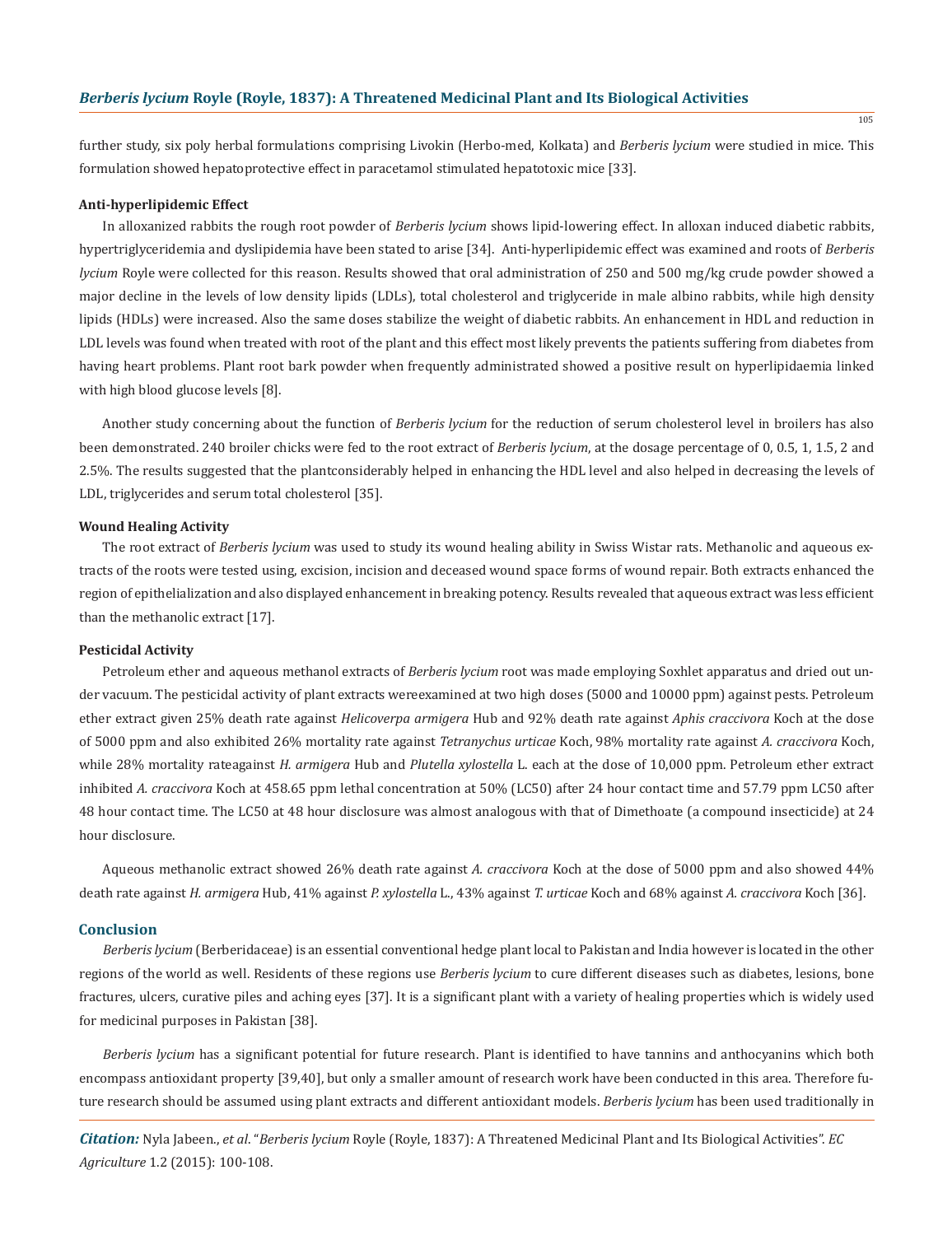diarrhea and in intestinal colic since centuries. Berberine, a plant component is also recognized to have anti-diarrheal property but the exact mechanism is still unsure. So, *in vitro* spasmolytic activities and *in vivo* anti-diarrheal activities of different plant extracts should be estimated in a view to find the mechanism. Some other *Berberis* species have also been assessed for a range of potential pharmacological properties. *Berberis aristata* has been observed for anti-inflammatory and cardio-tonic properties [41]. *Berberis vulgaris* was found to possess antioxidant [42], anti-histaminic, anticholinergic [43], and anti-inflammatory property [44]. The results specify that *Berberis lycium* Royle [45] may possess similar activities as well. Thus, research must be aimed at to evaluate *Berberis lycium* Royle for these pharmacological properties in future.

## **Bibliography**

- 1. Arias ME., *et al*. "Antibacterial activity of ethanolic and aqueous extracts of *Acacia aroma* Gill. ex Hook eTArn". *Life Sciences* 75.2 (2004): 191-202.
- 2. Cowan MM. "Plant products as antimicrobial agents". *Clinical microbiology reviews* 12.4 (1999): 564-582.
- 3. Imtiaz UH and Manzoor H. "Medicinal plants of Mansehra". *Hamdard medicus* 36 (2003): 69.
- 4. Sabir S., *et al*. "Phytochemical and antioxidant studies of *Berberis lycium.*"*Pakistan journal of pharmaceutical sciences* 26.6 (2013): 1165-1172.
- 5. Jafri SMH. "Berberidaceae". *Flora of Pakistan*.
- 6. Irshad AH., *et al*. "Antibacterial activity of *Berberis lycium* root extract". *Trakia Journal of Sciences* 11.1 (2013): 88-90.
- 7. Ali MN and Khan AA. "Pharmacognostic studies of *Berberis lycium* Royle and its importance as a source of raw material for the manufacture of berberine in Pakistan". *Pakistan Journal of Forest* (1978).
- 8. Ahmad M., *et al*. "Effect of *Berberis lycium* Royle on lipid profile in alloxan induced diabetic rabbits". *Ethnobotanical leaflets* 13 (2009): 702-708.
- 9. Nalawade SM and Tsay HS. "*In vitro* propagation of some important Chinese medicinal plants and their sustainable usage". *In vitro Cellular & Developmental biology-Plant* 40.2 (2004): 143-154.
- 10. Waseem M., *et al*. "Ethnopharmacological Survey of Plants Used for the Treatment of Stomach, Diabetes, and Ophthalmic Dis eases in Sudhan Gali, Kashmir, Pakistan". *Acta Botanica Yunnanica* 28.5 (2006): 535-542.
- 11. Hamayun M., *et al*. "Folk medicinal knowledge and conservation status of some economically valued medicinal plants of District Swat, Pakistan". *Lyonia* 11.2 (2006): 101-113.
- 12. Hamayun M., *et al*. "Traditional knowledge and *ex situ* conservation of some threatened medicinal plants of Swat Kohistan, Paki stan". *International Journal of Botany* 2.2 (2006): 205-209.
- 13. Dhar S., *et al.* "*In vitro* plant regeneration system for *Berberis lycium* using cotyledonary node explants". *Journal of Tropical Medicinal Plants* 13.1 (2012): 51-55.
- 14. Ahmad M and Alamgeer Sharif T. "A potential adjunct to Insulin: *Berberis lycium* Royle." *Diabetologia Croatica* 38.1 (2009): 13-18.
- 15. Malik T A., *et al*. "*In vivo* anticoccidial activity of berberine [18, 5,6-dihydro-9,10-dimethoxybenzo(g)-1,3 benzodioxolo (5,6-a) quinolizinium]-An isoquinoline alkaloid present in the root bark of *Berberis lycium*". *Phytomedicine* 21.5 (2013): 663-669.
- 16. Shah GM and Khan MA. "Common medicinal folk recipes of Siran valley, Mansehra-Pakistan". *Ethnobotanical leaflets*  10(2006): 49-62.
- 17. Asif A., *et al*. "Wound healing activity of root extracts of *Berberis lycium* Royle in rats". *Phytotherapy Research* 21.6 (2007): 589-591.
- 18. Khan M., *et al*. "Berberine and a *Berberis lycium* extract inactivate Cdc25A and induce a-tubulin acetylation that correlate with HL-60 cell cycle inhibition and apoptosis". *Mutation Research* 683.1-2 (2010): 123-130.
- 19. Gulfraz M., *et al*. "Comparison of the antidiabetic activity of *Berberis lyceum* root extract and berberine in alloxan-induced dia betic rats". *Phytotherapy Research* 22.9 (2008): 1208–1212.

*Citation:* Nyla Jabeen., *et al*. "*Berberis lycium* Royle (Royle, 1837): A Threatened Medicinal Plant and Its Biological Activities". *EC Agriculture* 1.2 (2015): 100-108.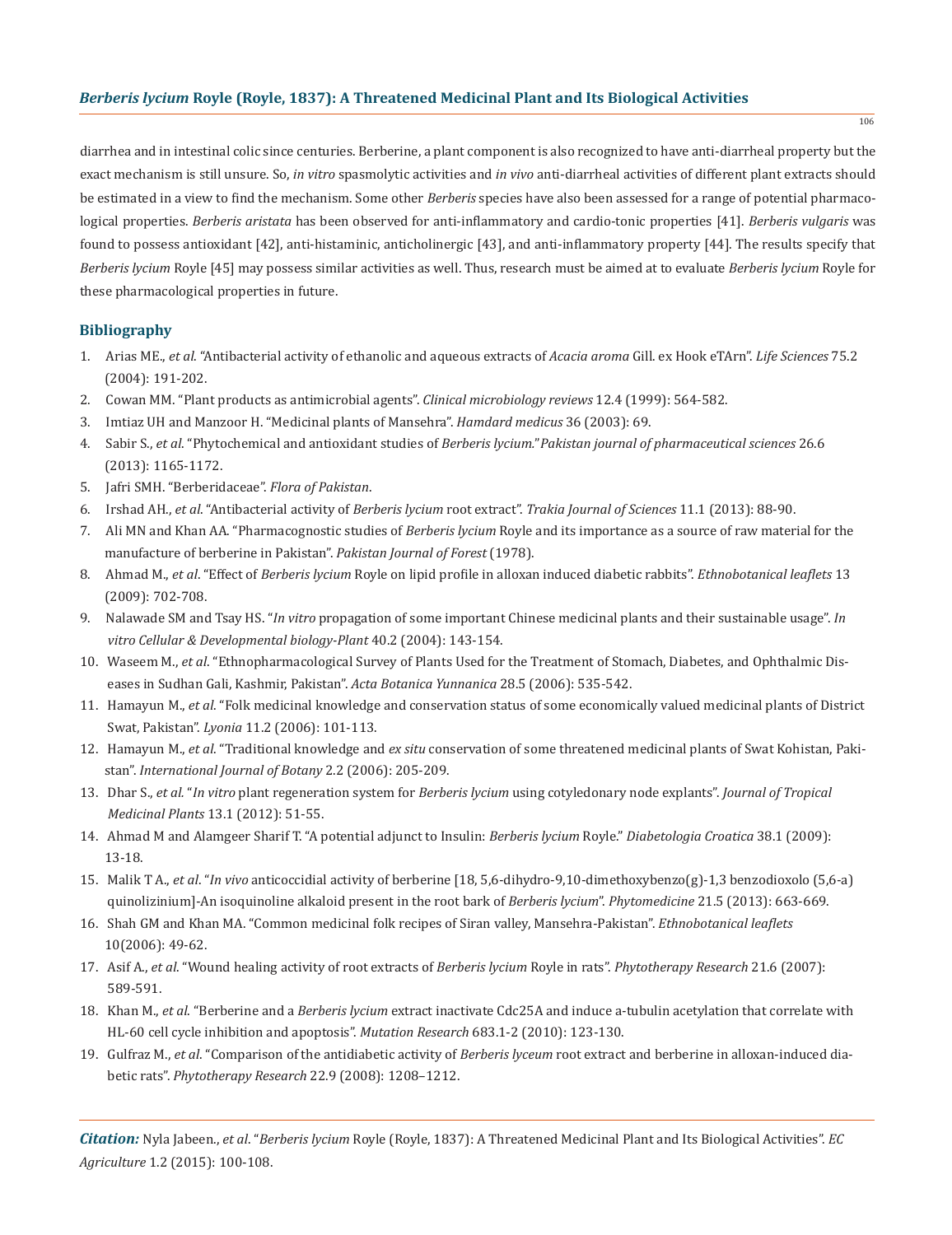- 20. Leng S H., *et al*. "Therapeutic effect of berberine in impaired glucose tolerance rats and its influence on insulin secretion". *Acta Pharmacologica Sinica* 25.4 (2004): 496–502.
- 21. Yesilada E and Küpeli E. "Berberis crataegina DC. root exhibits potent anti-inflammatory, analgesic and febrifuge effects in mice and rats". *Journal of Ethnopharmacology* 79.2 (2002): 237–248.
- 22. Yamamoto K., *et al*. "Pharmacological studies on antidiarrheal effects of a preparation containing berberine and geranii herba". *Nihon Yakurigaku Zasshi* 101.3 (1993): 169–175.
- 23. Iizuka N., *et al*. "Inhibitory effect of coptidis rhizome and berberine on proliferation of human esophagus cancer cell line". *Cancer letters* 148.1 (2000): 19–25.
- 24. Singh M., *et al*. "Antimicrobial activities of Indian *Berberis species*". *Fitoterapia* 78.7-8 (2007): 574-576.
- 25. Singh M., *et al*. "Antimicrobial studies of stem of different *Berberis species*". *Natural Product Sciences* 15.2 (2009): 60-65.
- 26. Peach K., and Tracy, M V. "Modern methods of plant analysis". *Springer Verlag, Berlin* 2 (1955): 645.
- 27. Stermitz F., *et al*. "5-methoxy hydnocarpic acid and phenophorbide: Berberis species components that potentiate berberine growth inhibition of resistant *Staphylococcus aureus*". *Journal of Natural Products* 63.8 (2000): 1146-1149.
- 28. Nidaullah H., *et al*. "Aqueous extract from different medicinal plants as anticoccidial, growth promotive and immunostimulant in broilers". *Journal of agricultural and biological science* 5.1 (2010): 53-59.
- 29. Hussain A and Hussain N. "Effect of methanol extract of *Berberis lyceum* Royle on growth rate of *Sclerotiumrolfsii* Sacc". *Myco path* 2.2 (2004): 71-74.
- 30. Gulfraz M., *et al.* "Antihyperglycemic effects of *Berberis lyceum* Royle in alloxan induced diabetic rats". *Diabetologia croatica* 36.3 (2007): 49-54.
- 31. Khan MA., *et al*. "Hepatoprotective effects of *Berberis lycium*, Galium aparine and Pistacia ingtegerrima in carbon tetrachloride (CCl4)-treated rats". *Journal of Postgraduate Medical Institute* 22.2 (2008): 91-94.
- 32. Ahmad M., *et al*. "Hepatoprotective effect of *Berberis lycium* (Royle) in hepatotoxic rabbits". *Gomal University journal of research* 24 (2008): 24.
- 33. Girish C., *et al*. "Hepatoprotective activity of six polyherbal formulations in paracetamol induced liver toxicity in mice". *Indian Journal of Medical Research* 129.5 (2009): 569-578.
- 34. Wojtowich Z., *et al*. "Serum total cholesterol, triglyceride and high density lipoprotein (HDL) level in rabbit during the course of experimental diabetes". *Annales Universitatis Mariae Curie-Sklodowska* 59. 2 (2004): 258-260.
- 35. Chand, N., *et al*. "Role of *Berberis lycium* in reducing serum cholesterol in broilers". *Asian Australasian Journal of Animal Sciences* 20.4 (2007): 563-568.
- 36. Tewary D K., *et al.* "Pesticidal activities in five medicinal plants collected from mid hills of western Himalayas". *Industrial crops and Products* 22.3 (2005): 241-247.
- 37. Joseph B and Jini D. "Insight into the hypoglycaemic effect of traditional Indian herbs used in the treatment of diabetes". *Re search Journal of Medicinal Plant* 5.4 (2011): 352-376.
- 38. Anwar AK., *et al*. "Pharmacognostic studies of selected indigenous plants of Pakistan". *Pakistan Forest Institute, Peshawar, NWFP, Pakistan* (1979).
- 39. Okamura H., *et al*. "Antioxidant activity of tannins and flavonoids in *Eucalyptus rostrata*". *Phytochemistry* 33.3 (1993): 557-561.
- 40. Yang, Z and Zhai W. "Identification and antioxidant activity of anthocyanins extracted from the seed and cob of purple corn (Zea mays L.)". *Innovative Food Science & Emerging Technologies* 11.1 (2010): 169-176.
- 41. Potdar D., *et al*. "Phyto-chemical and pharmacological applications of *Berberis aristata*". *Fitoterapia* 83.5 (2012): 817-830.
- 42. Zovko K., *et al*. "Evaluation of antioxidant activities and phenolic content of *Berberis vulgaris* L. and *Berberis croatica* Horvat". *Food and chemical toxicology* 48.8-9 (2010): 2176-2180.
- 43. Shamsa F., *et al*. "Antithistaminic and anticholinergic activity of Berbery fruit (*Berberis vulgaris*) in the guinea pig ileum". *Journal of Ethnopharmacology* 64.2 (1999): 161-166.

*Citation:* Nyla Jabeen., *et al*. "*Berberis lycium* Royle (Royle, 1837): A Threatened Medicinal Plant and Its Biological Activities". *EC Agriculture* 1.2 (2015): 100-108.